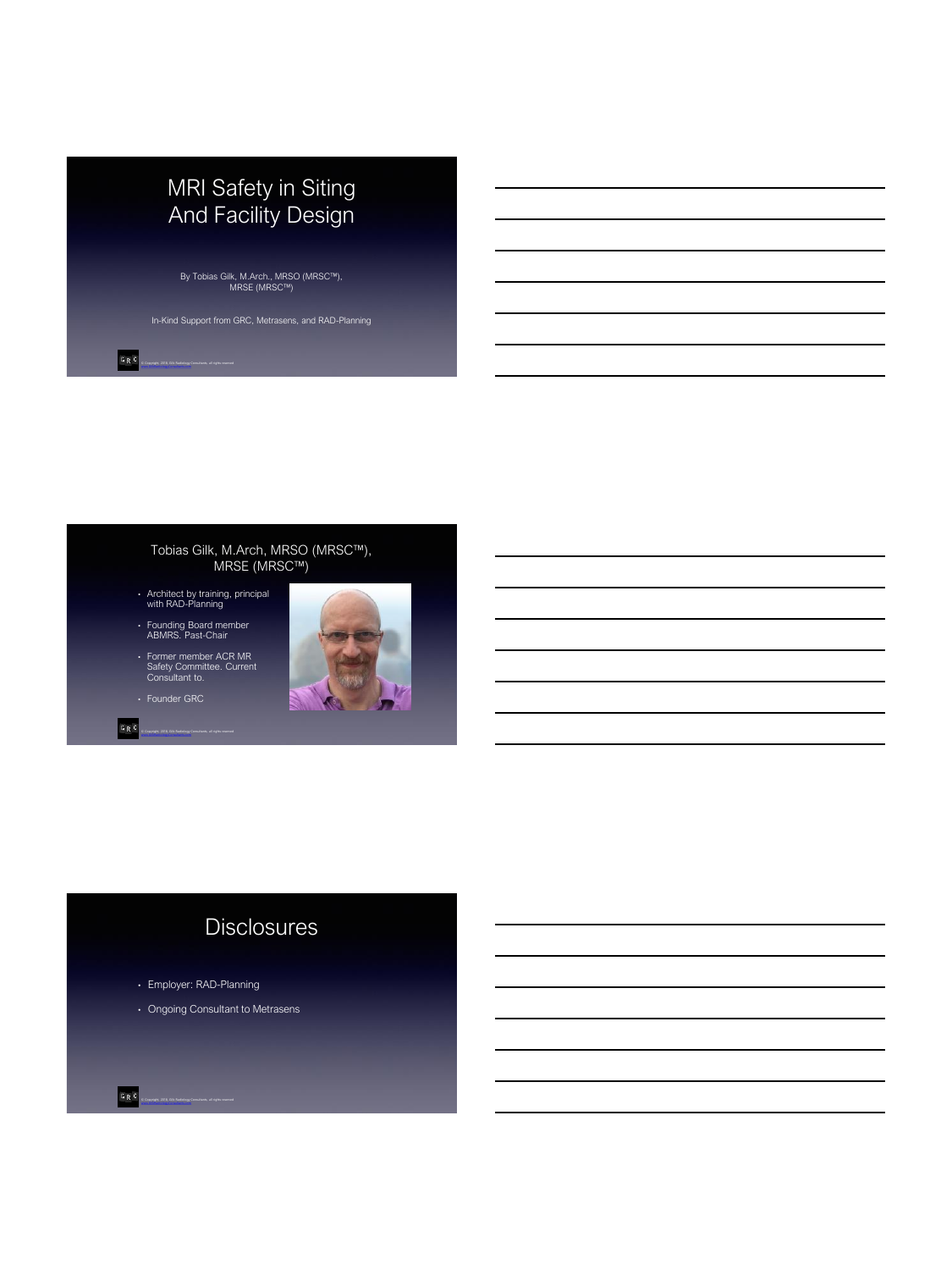# Rules of the Road

- If you have a question, ask.
- If you disagree, say so.
- If you want to share any of this, do.

## ACR MR Accreditation Renewals…

- How Many of You Oversee Annual Renewals for ACR MR Accreditation?
- How Many have Seen Sites That Couldn't Pass for Image Quality Reasons?
- How Many have Seen Sites That Couldn't Pass for MRI Safety Reasons?

 $G \mathrel{\mathop{\mathsf{R}}\nolimits} G$ © Copyright, 2018, Gilk Radiology Consultants, all rights reserved

GRC

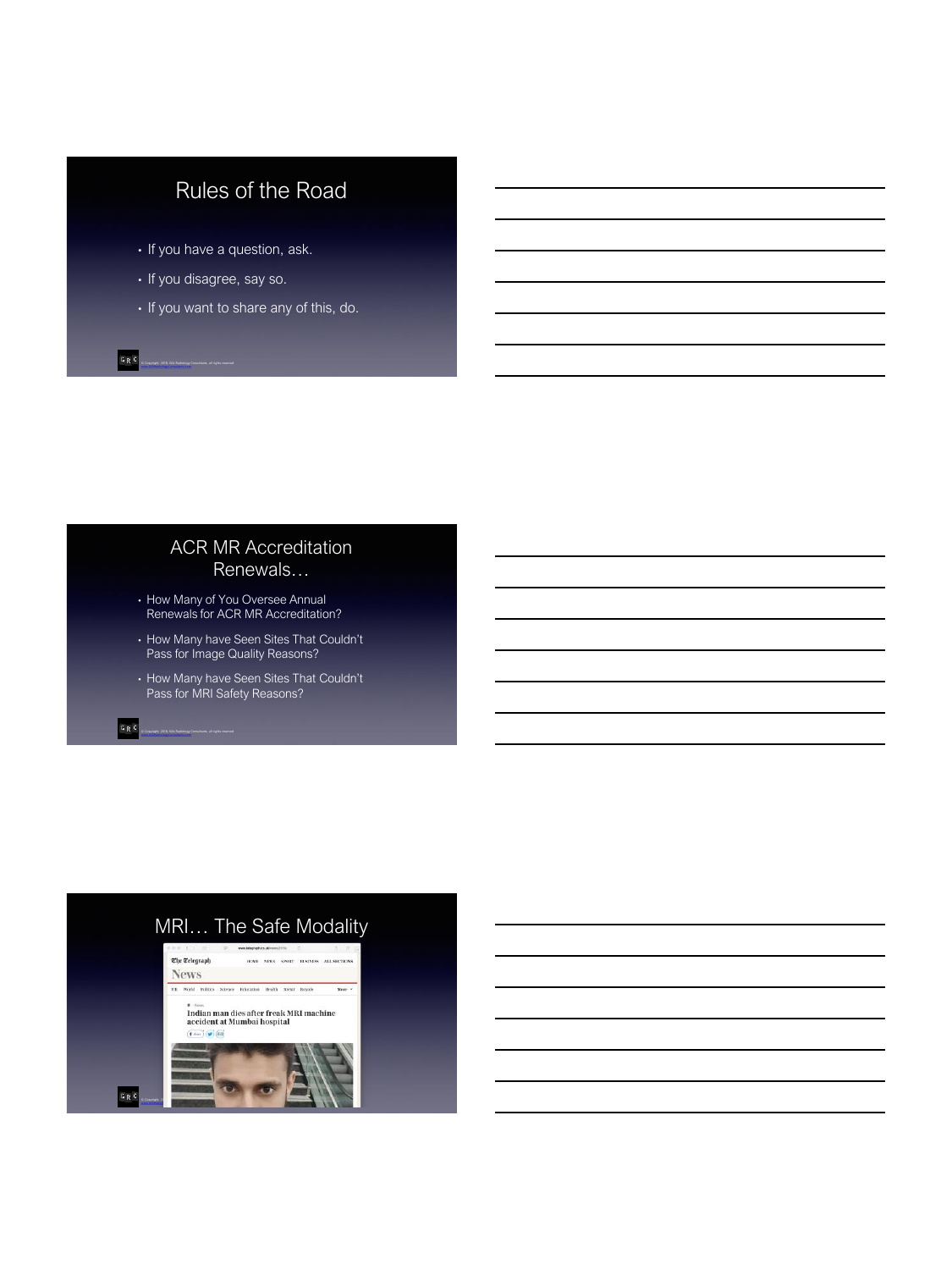

| the contract of the contract of the contract of the contract of the contract of the contract of the contract of        |  |  |
|------------------------------------------------------------------------------------------------------------------------|--|--|
| <u> 1989 - Andrea Andrew Maria (h. 1989).</u>                                                                          |  |  |
| <u> 1989 - Johann Stoff, deutscher Stoffen und der Stoffen und der Stoffen und der Stoffen und der Stoffen und der</u> |  |  |
| <u> 1989 - Johann Barn, mars ann an t-Amhainn an t-Amhainn an t-Amhainn an t-Amhainn an t-Amhainn an t-Amhainn an </u> |  |  |
| the contract of the contract of the contract of                                                                        |  |  |
|                                                                                                                        |  |  |



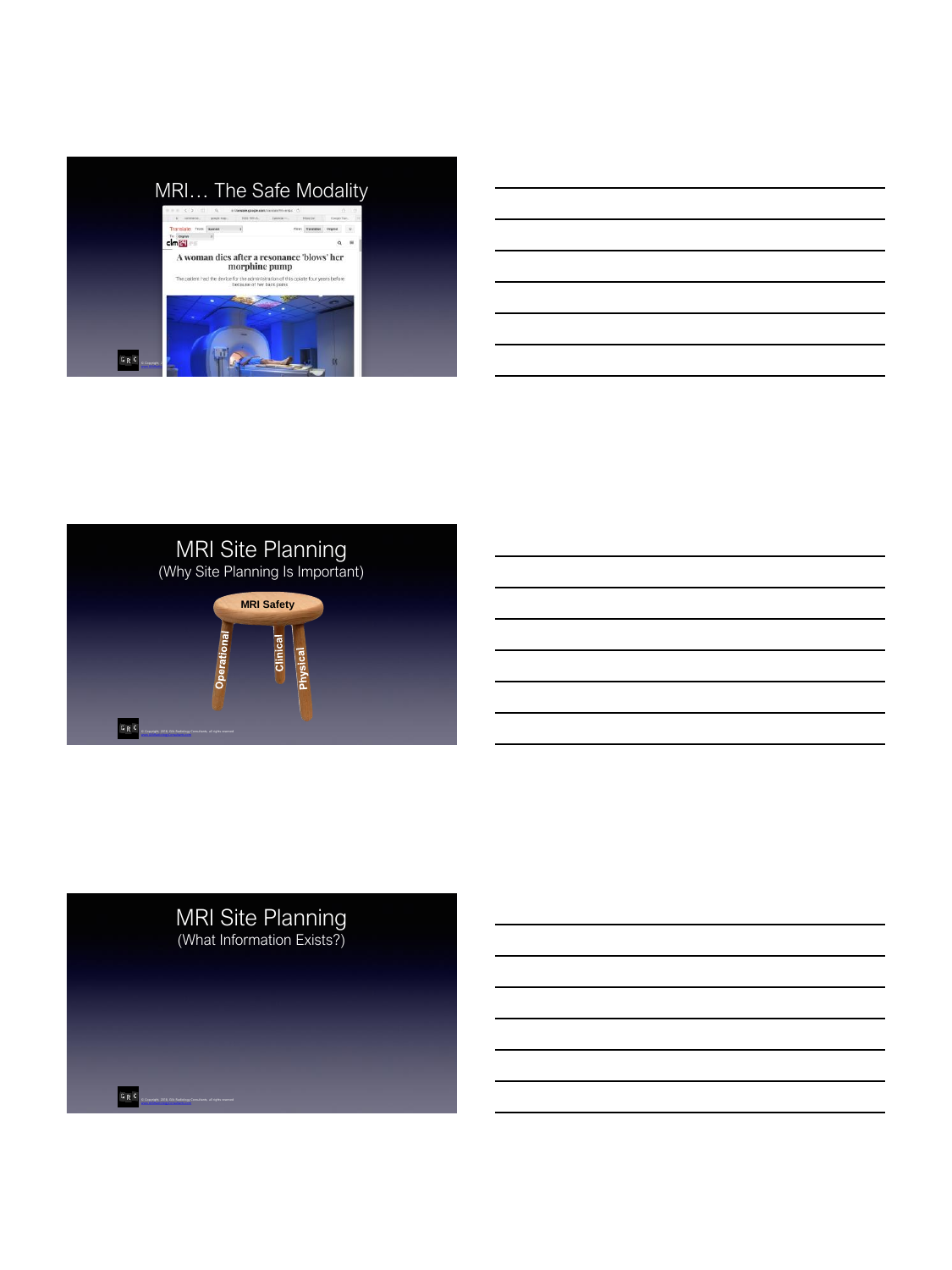



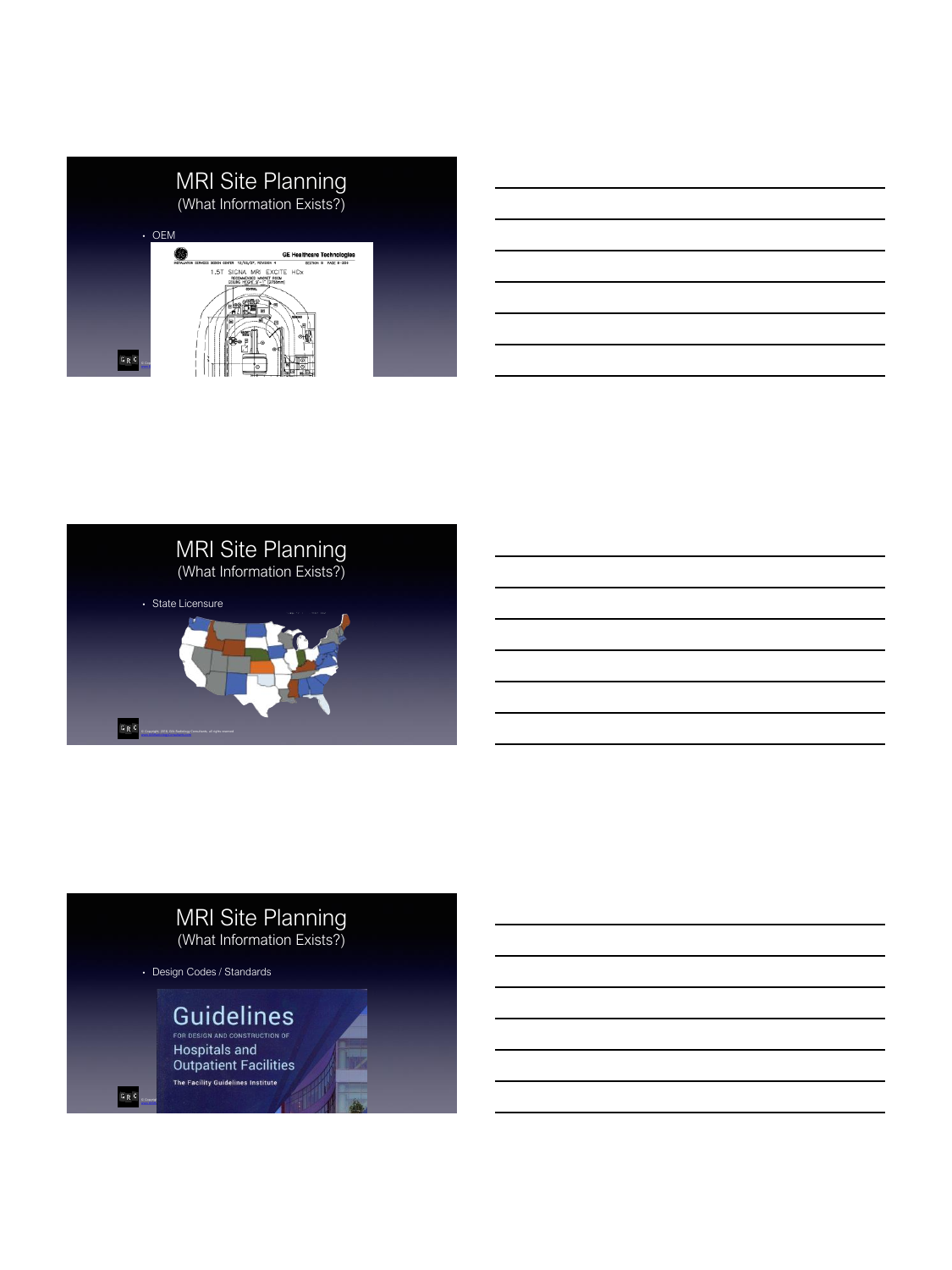

## MRI Site Planning (What Information Exists?)

• ACR Guidance Document on MR Safe Practices

**Special Communication** 

#### **ACR Guidance Document on MR Safe Practices: 2013**

THERE ARE POTENTIAL risks in the MR environ

JOURNAL OF MACNETIC RESONANCE BAACING 37:501-530 (2013)

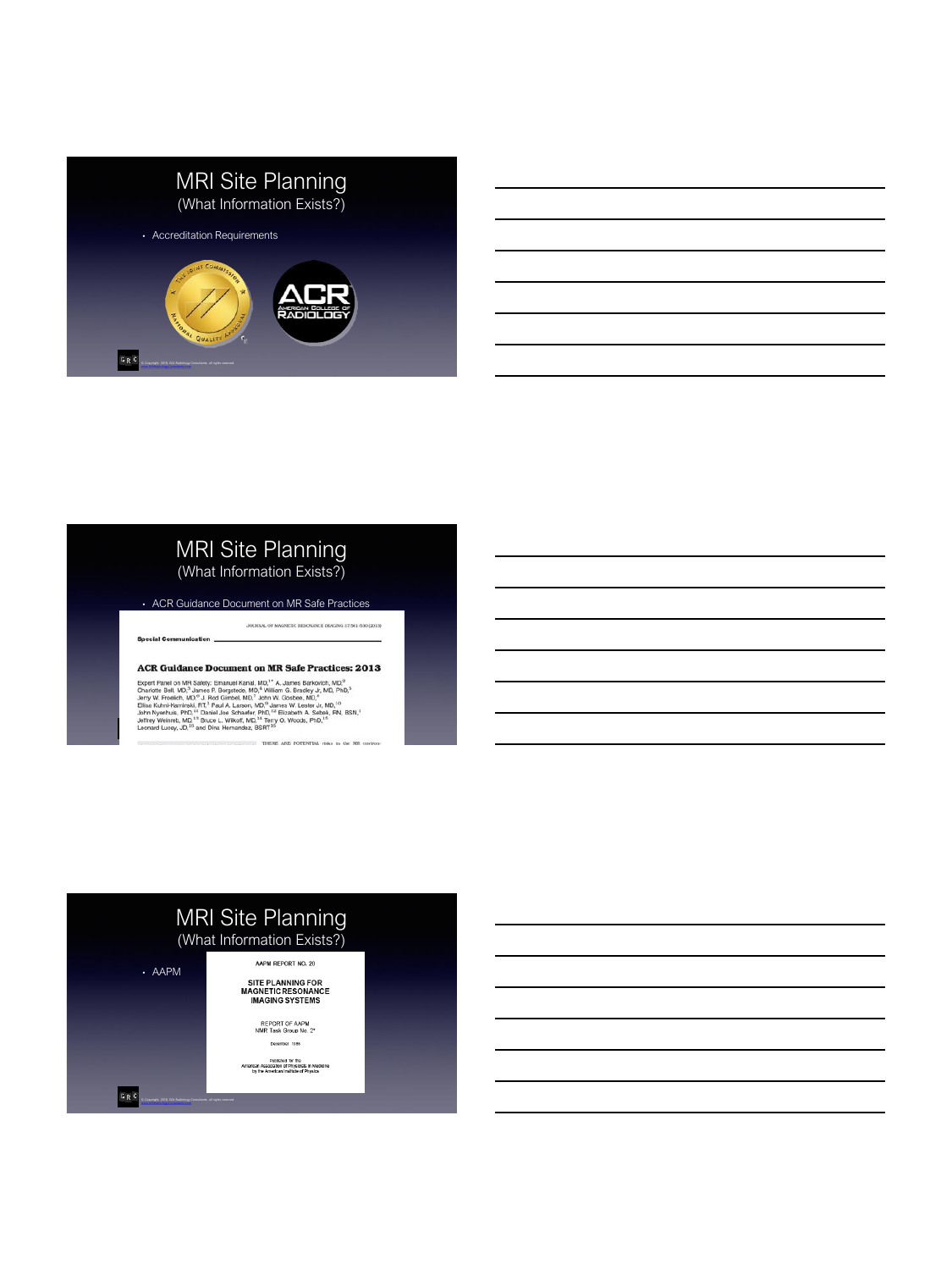



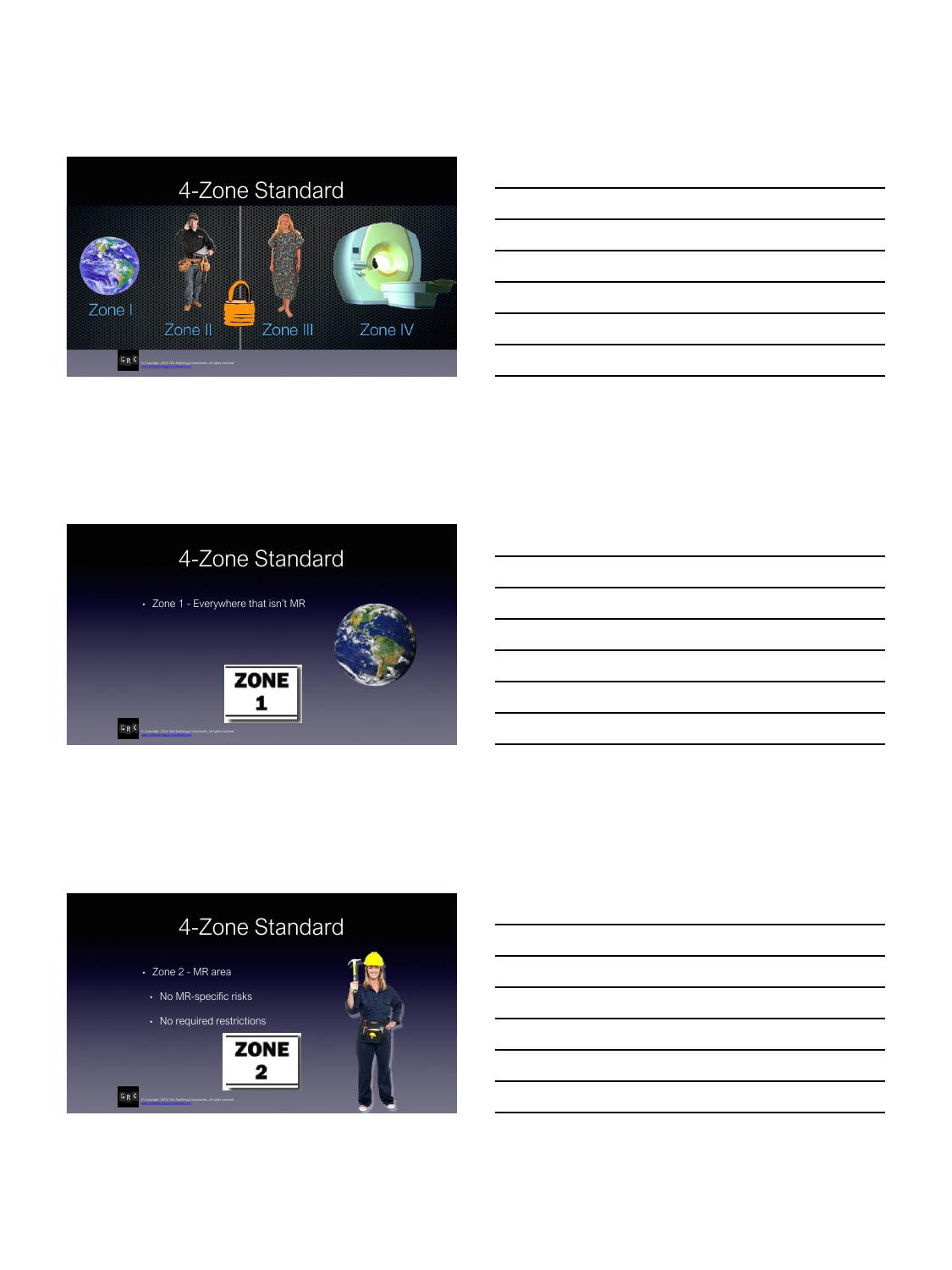



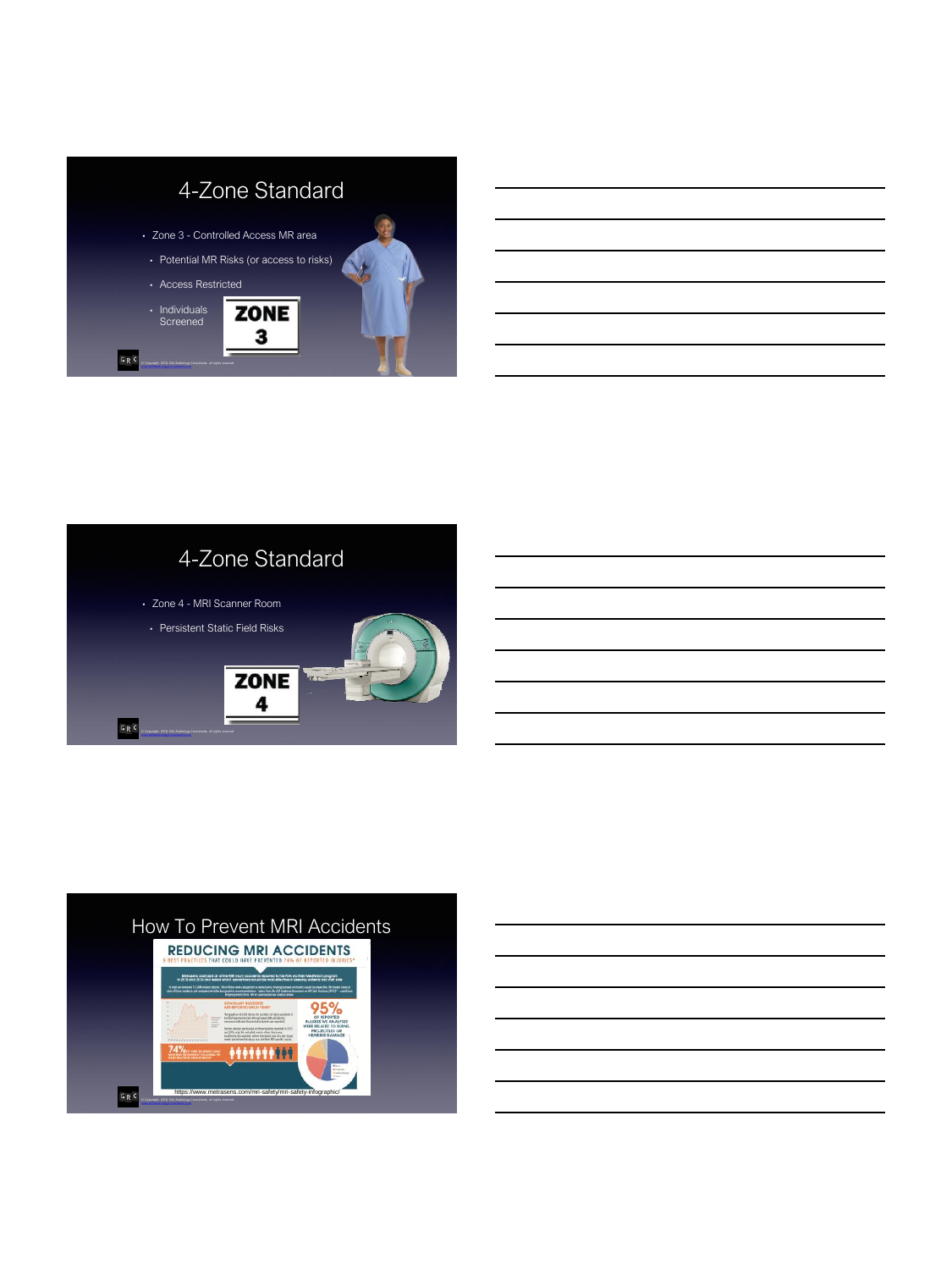|              | <b>How To Prevent MRI Accidents</b>                                                     |                                                                                |                                                                                             |  |  |  |  |  |
|--------------|-----------------------------------------------------------------------------------------|--------------------------------------------------------------------------------|---------------------------------------------------------------------------------------------|--|--|--|--|--|
|              | THREE STEPS THAT COULD HAVE PREVENTED 94%<br>OF MRI BURN INJURIES*                      |                                                                                |                                                                                             |  |  |  |  |  |
| <b>BURNS</b> | <b>PROVIDE 1cm+ AIR / PADDING</b><br>BETWEEN THE PATIENT AND<br>THE ACTIVE COIL ELEMENT | <b>REMOVE UNNEEDED ELECTRICAL</b><br><b>CONDUCTORS</b><br>(INSULATE REMAINING) | <b>PREVENT SKIN-TO-SKIN</b><br><b>CONTACT E.G.</b><br><b>MEDIAL THIGHS, THUMB-THIGH ETC</b> |  |  |  |  |  |
|              |                                                                                         |                                                                                |                                                                                             |  |  |  |  |  |
|              | $G \rvert R$ $C$<br>C Copyright, 2018. Gik Radiology Consultants, all rights reserved   | https://www.metrasens.com/mri-safety/mri-safety-infographic/                   |                                                                                             |  |  |  |  |  |

|                                              | <u> 1989 - Johann Stoff, deutscher Stoff, der Stoff, der Stoff, der Stoff, der Stoff, der Stoff, der Stoff, der S</u>  |  |  |
|----------------------------------------------|------------------------------------------------------------------------------------------------------------------------|--|--|
|                                              | <u> 1989 - Johann Stoff, deutscher Stoffen und der Stoffen und der Stoffen und der Stoffen und der Stoffen und de</u>  |  |  |
|                                              | <u> 1989 - Johann Barn, mars ann an t-Amhain ann an t-Amhain ann an t-Amhain ann an t-Amhain an t-Amhain ann an t-</u> |  |  |
|                                              | <u> 1989 - Johann Stoff, amerikansk politiker (d. 1989)</u>                                                            |  |  |
| the control of the control of the control of |                                                                                                                        |  |  |
|                                              |                                                                                                                        |  |  |





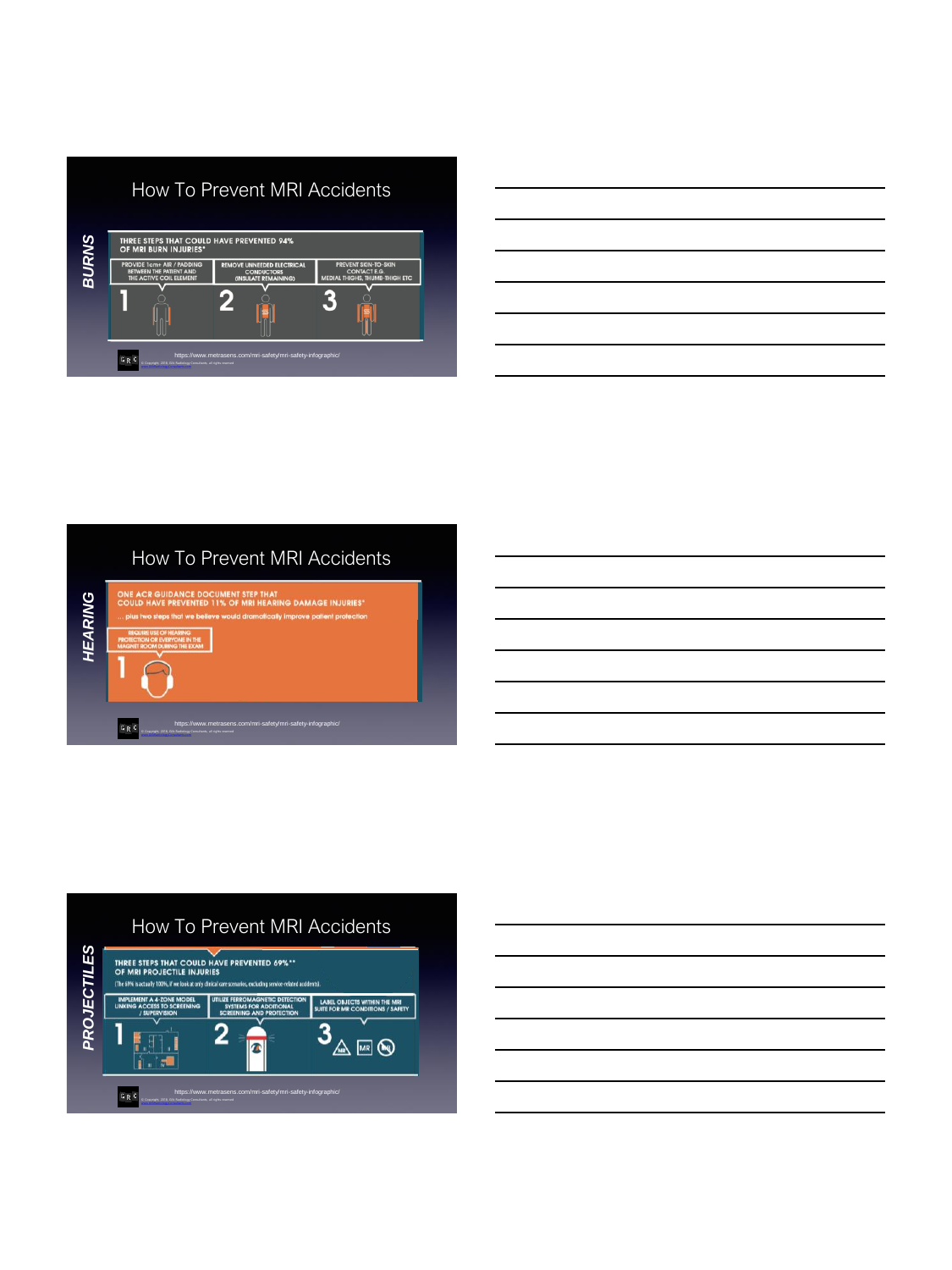

# Is The Problem That We're Not Reminding People Often Enough?



 $G_R C$